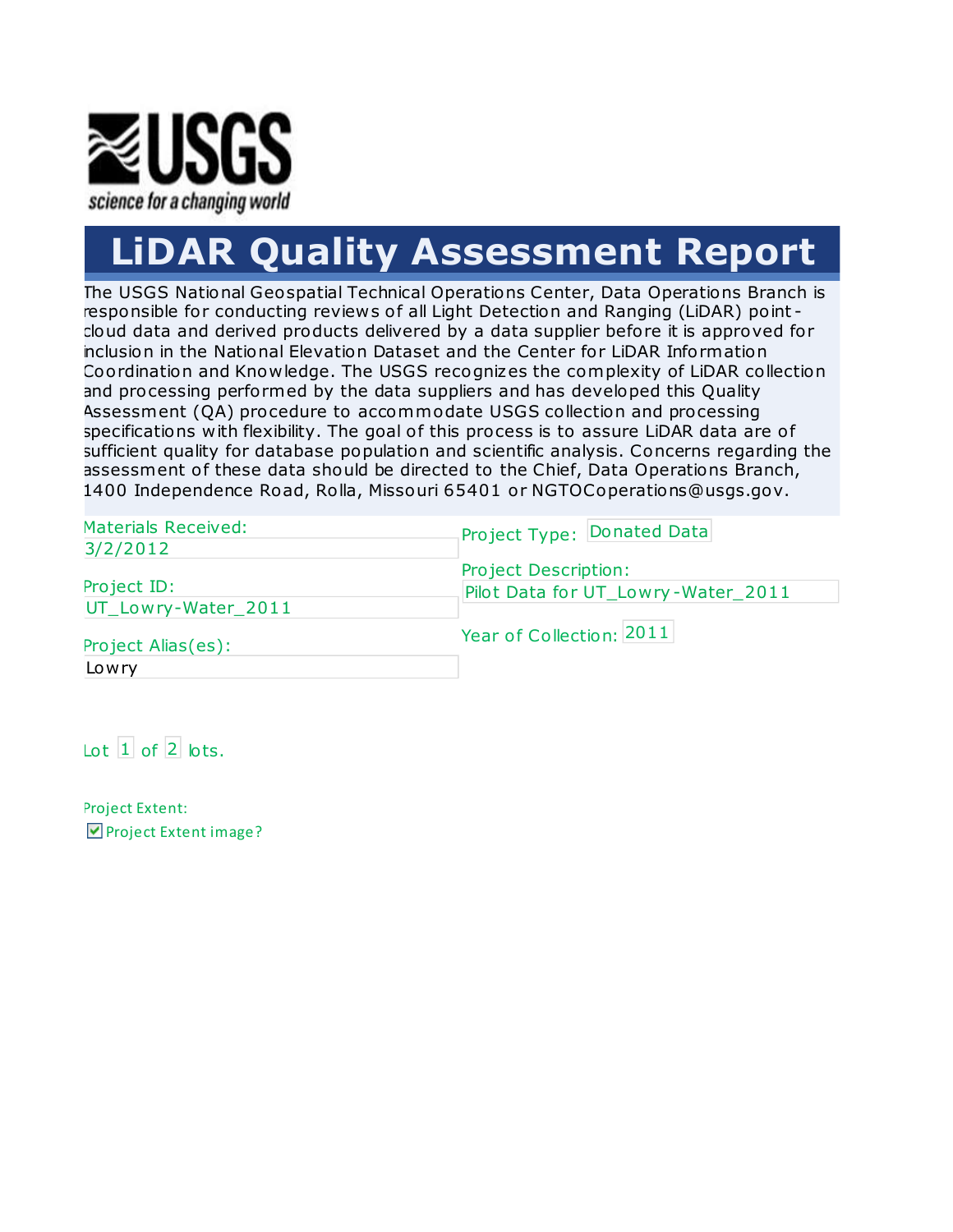## UT\_Lowry-Water\_2011\_Pilot



Project Tiling Scheme: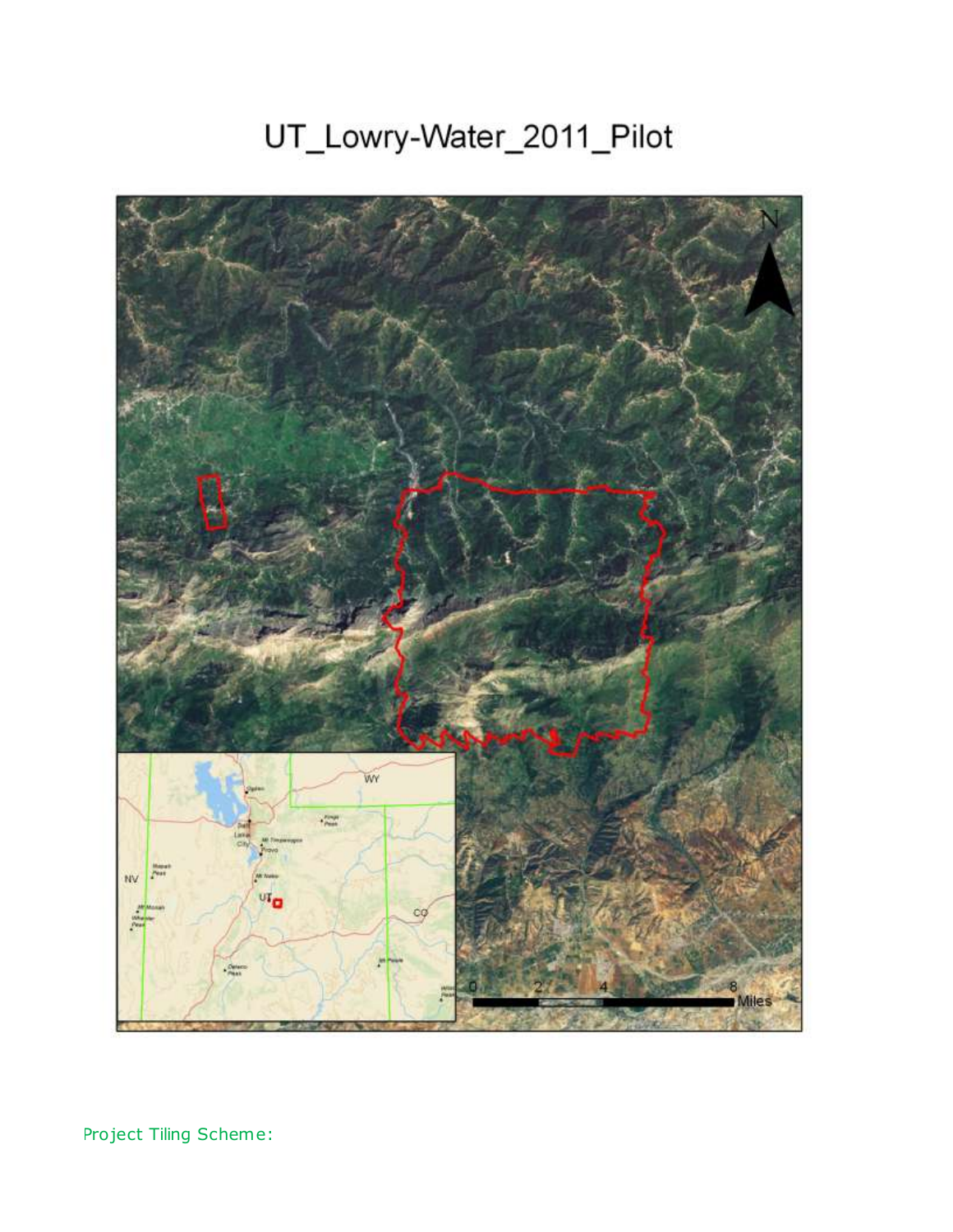**Project Tiling Scheme image?** 

# 30 34 38 36 81 44 45 46 48 47 52 55 53  $51$ WY  $\begin{array}{l} \epsilon_{\text{Peyl}} \\ \epsilon_{\text{Peyl}}^{\text{MSPH}} \end{array}$ **A** NV co

## UT\_Lowry-Water\_2011\_Pilot

Contractor:

Applicable Specification: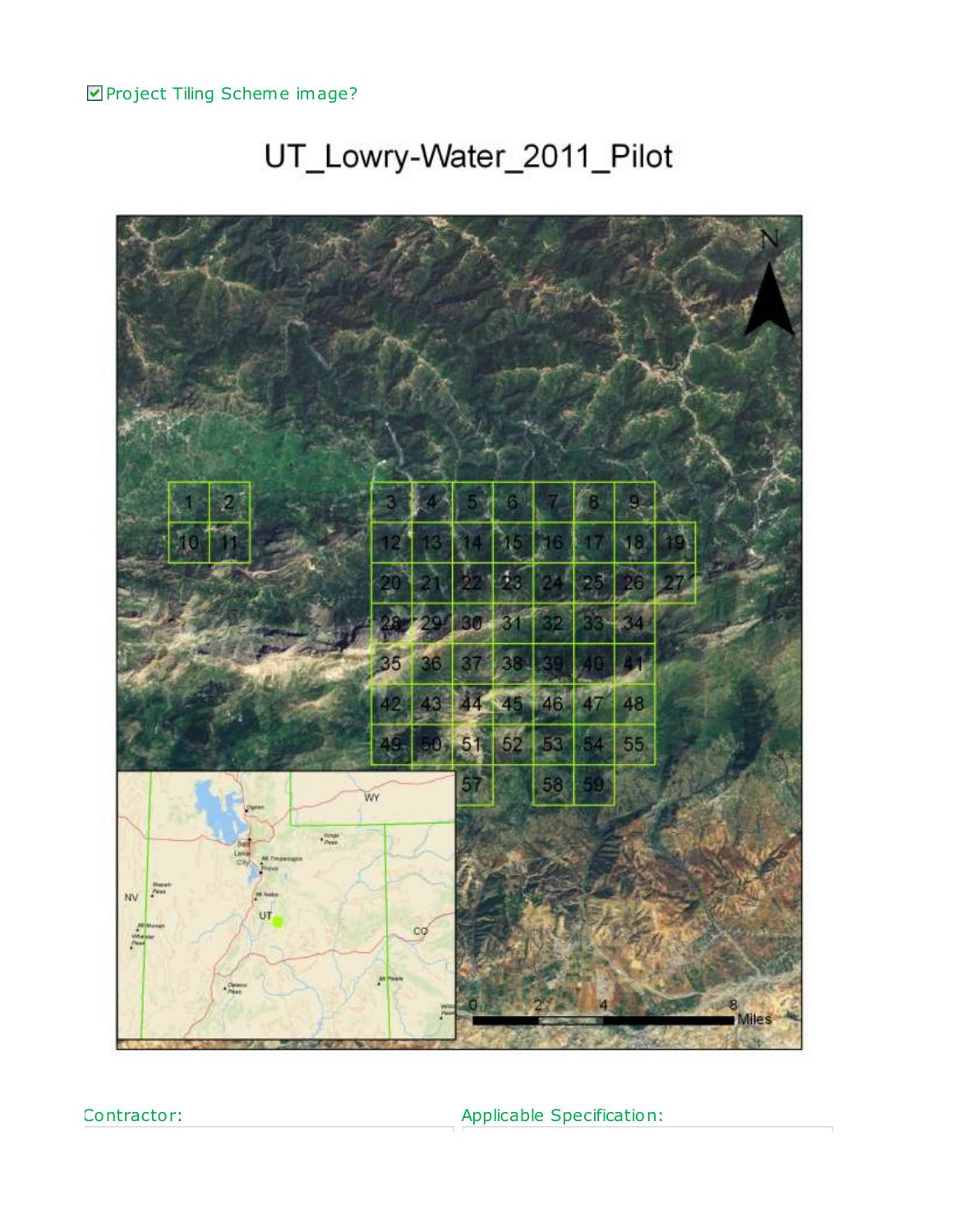#### Licensing Restrictions:

Third Party Performed QA?

#### Pro ject Points of Contact:

| <b>POC Name</b> | <b>Type</b>   | <b>Primary Phone</b> | IE-Mail |  |  |  |
|-----------------|---------------|----------------------|---------|--|--|--|
| Dave Vincent    | INSDI Liaison |                      |         |  |  |  |

## **Project Deliverables**

All project deliverables must be supplied according to collection and processing specifications. The USGS will postpone the QA process when any of the required deliverables are missing. When deliverables are missing, the Contracting Officer Technical Representative (COTR) will be contacted by the Elevation/Orthoimagery Section supervisor and informed of the problem. Processing will resume after the COTR has coordinated the deposition of remaining deliverables.

- **☑** Collection Report
- Survey Report
- **Processing Report**
- **☑** QA/QC Report
- □ Control and Calibration Points
- **Project Shapefile/Geodatabase**
- □ Control Point Shapefile/Gdb
- Project Tiling Scheme Shapefile/Gdb
- Breakline Shapefile/Gdb
- Project XML Metadata
- **Ø** Swath LAS XML Metadata
- Classified LAS XML Metadata
- **Breakline XML Metadata**
- **Ø** Bare-Earth DEM XML Metadata

Multi-File Deliverables

| File Type                | Quantity |  |  |  |
|--------------------------|----------|--|--|--|
| <b>☑</b> Swath LAS Files | 38       |  |  |  |
| Intensity Image Files    |          |  |  |  |
| <b>ØTiled LAS Files</b>  | 59       |  |  |  |
| $\Box$ Breakline Files   |          |  |  |  |
| ☑ Bare-Earth DEM Files   | 59       |  |  |  |

Additional Deliverables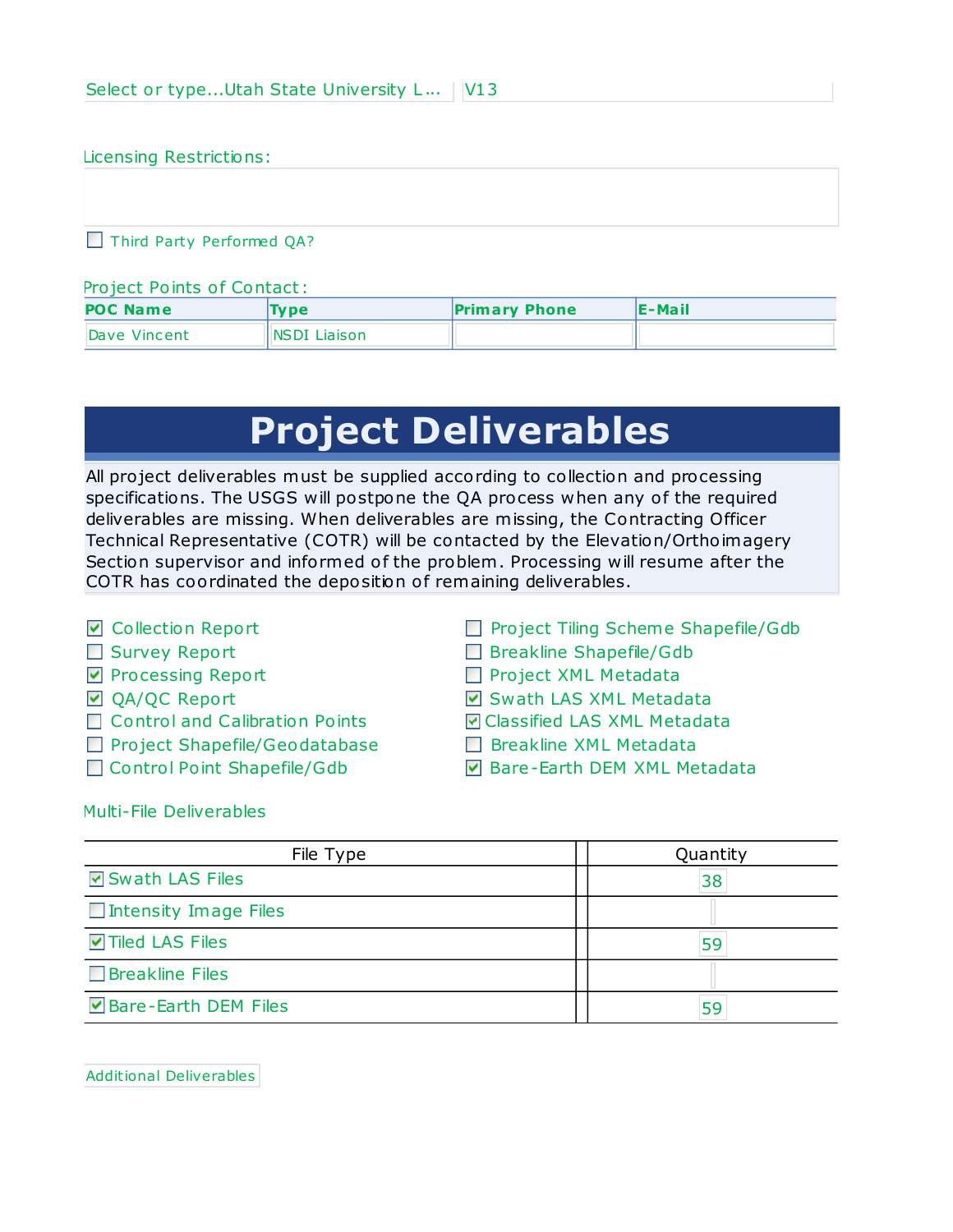**Item** ☑

DSM Tiles (59)

 $\blacktriangledown$ Project Boundary File for Complete Areas (not pilot areas included).

Errors, Anomalies, Other Issues to document? OYes ONo

## **Project Geographic Information**

Areal Extent: 60 Sq Mi Grid Size: <sup>1</sup> meters Tile Size: 2000 meters Nominal Pulse Spacing: 1 meters Vertical Datum: NAVD88 (GEOID09) meters Horizontal Datum: NAD83 (CORS96) meters

Project Projection/Coordinate Reference System: UTM Zone 12N meters.

| This Projection Coordinate Reference System is consistent across the following deliverables: |                                    |
|----------------------------------------------------------------------------------------------|------------------------------------|
| Project Shapefile/Geodatabase                                                                | l IBreaklines XML Metadata File    |
| ☑ Project Tiling Scheme Shapefile/Gdb                                                        | ☑ Bare-Earth DEM XML Metadata File |
| □ Checkpoints Shapefile/Geodatabase                                                          | Swath LAS Files                    |
| Project XML Metadata File                                                                    | <b>▽</b> Classified LAS Files      |
| Swath LAS XML Metadata File                                                                  | <b>Breaklines Files</b>            |
| Classified LAS XML Metadata File                                                             | IvIBare-Earth DEM Files            |
| Check Point Shapefile/Geodatabase CRS                                                        |                                    |
| <b>Not Delivered</b>                                                                         |                                    |
| Project XML Metadata CRS                                                                     |                                    |
| <b>Not Delivered</b>                                                                         |                                    |
| Breakline XML Metadata CRS                                                                   |                                    |
| Not Delivered                                                                                |                                    |
| <b>Breakline Files CRS</b>                                                                   |                                    |
| Not Delivered                                                                                |                                    |
|                                                                                              |                                    |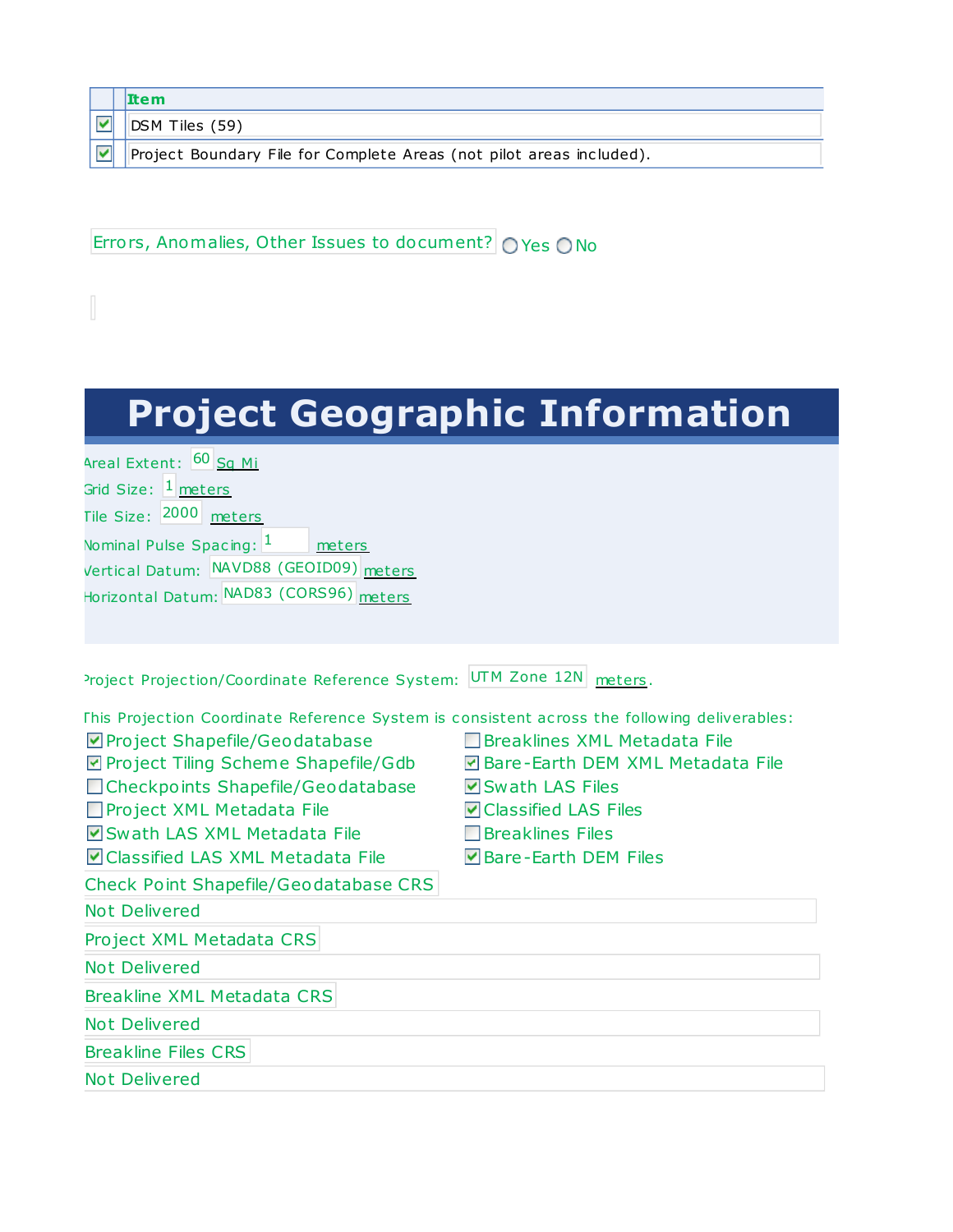## **Review Cycle**

This section documents who performed the QA Review on a project as well as when QA reviews were started, actions passed, received, and completed.

#### Review Start Date: 3/6/2012

| <b>Action</b><br>to Contractor Date | <b>Issue Description</b>                                                                                                           | <b>Return Date</b> |  |  |  |
|-------------------------------------|------------------------------------------------------------------------------------------------------------------------------------|--------------------|--|--|--|
| 3/12/2012                           | Recommended Reclassification of<br>Points as necessary to achieve<br>acceptable DEM's. See DEM Review<br>Section for more details. |                    |  |  |  |

Review Complete: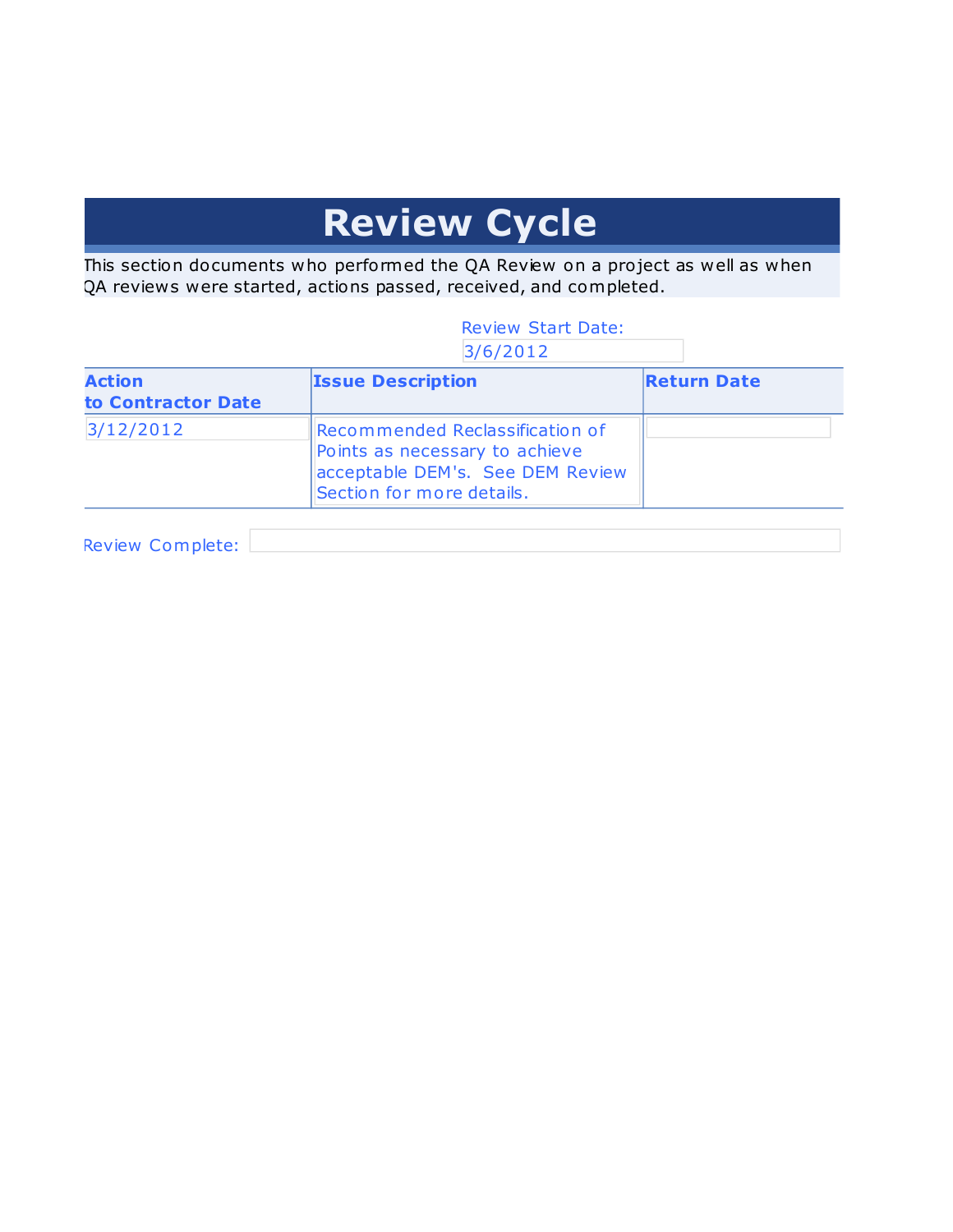#### Metadata Review

Provided metadata files have been parsed using 'mp' metadata parser. Any errors generated by the parser are do cumented below for reference and/or corrective action.

The Project XML Metadata file parsed withouterrors.

The Swath LAS XML Metadata file parsed withouterrors.

The Classified LAS XML Metadata file parsed without errors.

The Bare-Earth DEM XML Metadata file parsed without errors.

## **Project QA/QC Report Review**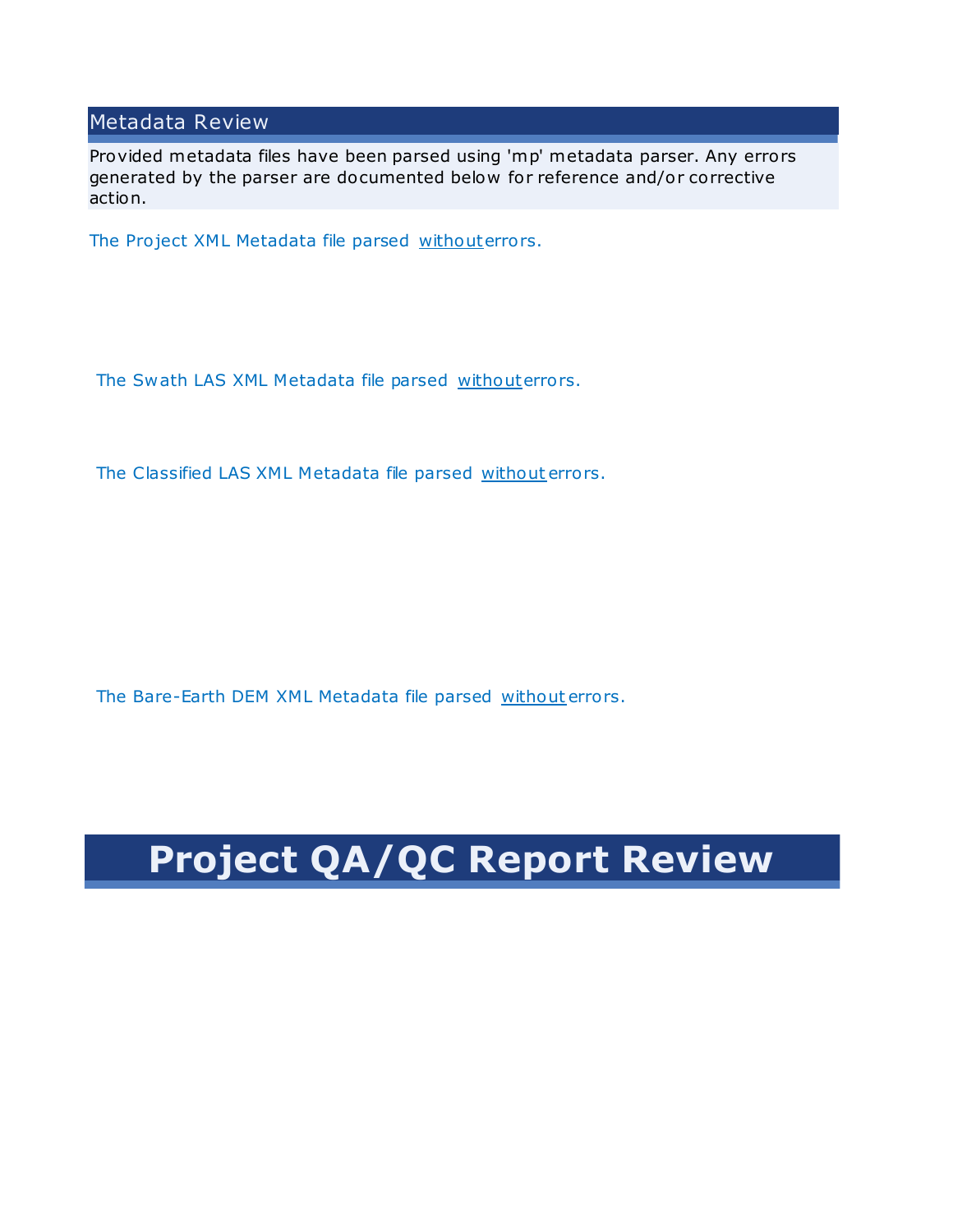ASPRS recommends that checkpoint surveys be used to verify the vertical accuracy of LiDAR data sets. Checkpoints are to be collected by an independent survey firm  $i$  licensed in the particular state(s) where the project is located. While subjective, checkpoints should be well distributed throughout the dataset. National Standards for Spatial Data Accuracy (NSSDA) guidance states that checkpoints may be distributed more densely in the vicinity of important features and more sparsely in areas that are of little or no interest. Checkpoints should be distributed so that points are spaced at intervals of at least ten percent of the diagonal distance across the dataset and at least twenty percent of the points are located in each quadrant of the dataset.

NSSDA and ASPRS require that a minimum of twenty checkpoints (thirty is preferred) are collected for each major land cover category represented in the LiDAR data. Checkpoints should be selected on flat terrain, or on uniformly sloping terrain in all directions from each checkpoint. They should not be selected near severe breaks in slope, such as bridge abutments, edges of roads, or near river bluffs. Checkpoints are an important component of the USGS QA process. There is the presumption that the checkpoint surveys are error free and the discrepancies are attributable to the LiDAR dataset supplied.

For this dataset, USGS checked the spatial distribution of checkpoints with an emphasis on the bare-earth (open terrain) points; the number of points per class; the methodology used to collect these points; and the relationship between the data supplier and checkpoint collector. When independent control data are available, USGS has incorporated this into the analysis.

Checkpoint Shapefile or Geodatabase: Checkpoint Distribution Image?

The following land cover classes are represented in this dataset (uncheck any that do not apply):

- **V** Bare Earth
- $\Box$  Tall Weeds and Crops
- **■** Brush Lands and Low Trees
- Forested Areas Fully Covered by Trees
- □ Urban Areas with Dense Man-Made Structures

There are a minimum of 20 checkpoints for each land cover class represented. Points within each class are uniformly distributed throughout the dataset. USGS was notable to locate independent checkpoints for this analysis. USGS does not acccept at this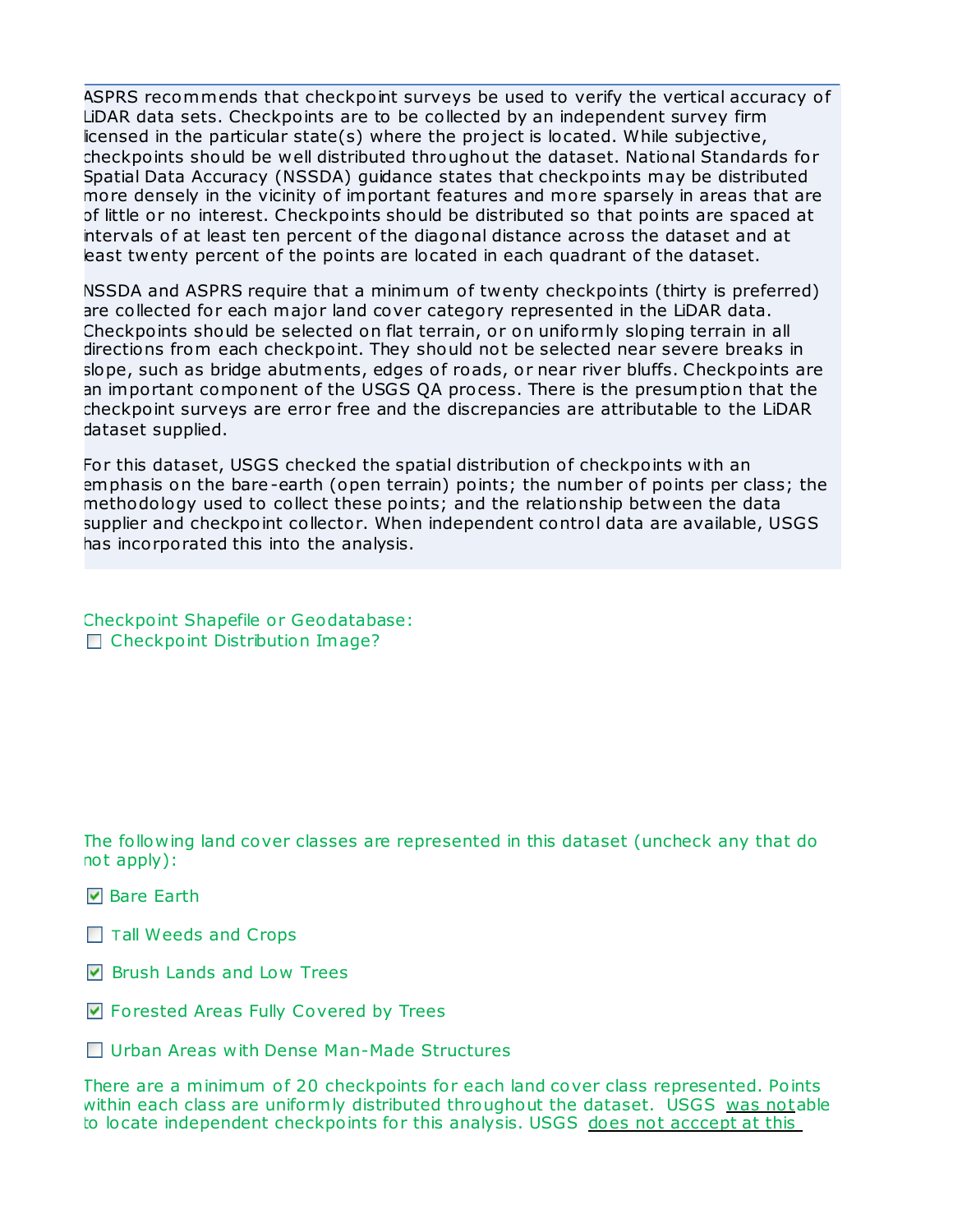time the quality of the checkpoint data for these LiDAR datasets.

Errors, Anomalies, Other Issues to document?  $\odot$  Yes  $\odot$  No

| Image?                                                                                                                                                              |                  |              |
|---------------------------------------------------------------------------------------------------------------------------------------------------------------------|------------------|--------------|
|                                                                                                                                                                     |                  |              |
| No Check Points Provided, field survey recommended.                                                                                                                 |                  |              |
|                                                                                                                                                                     |                  |              |
| Accuracy values are reported in terms of Fundamental Vertical Accuracy (FVA),<br>Supplemental Vertical Accuracy(s) (SVA), and Consolidated Vertical Accuracy (CVA). |                  |              |
| Accuracy values are reported in: centimeters                                                                                                                        |                  |              |
| Required FVA Value is 24.5 centimeters or less.<br>Target SVA Value is 36.3 centimeters or less.                                                                    |                  |              |
| Required CVA Value is 36.3 centimeters or less.                                                                                                                     |                  |              |
| The reported FVA of the LAS Swath data is                                                                                                                           | centimeters      |              |
| The reported FVA of the Bare-Earth DEM data is Centimeters.                                                                                                         |                  |              |
| SVA are required for each land cover type present in the data set with the exception of<br>bare-earth. SVA is calculated and reported as a 95th Percentile Error.   |                  |              |
| Land Cover Type                                                                                                                                                     | <b>SVA Value</b> | <b>Units</b> |
| Tall Weeds and Crops                                                                                                                                                |                  | centimeters  |

| Brush Lands and Low Trees                |  |  | centimeters        |
|------------------------------------------|--|--|--------------------|
| Forested Areas Fully Covered by Trees    |  |  | centimeters        |
| Urban Areas with Dense Man-Made Structur |  |  | <b>Centimeters</b> |

The reported CVA of this data set is:  $36.3$  centimeters.

LAS Swath File Review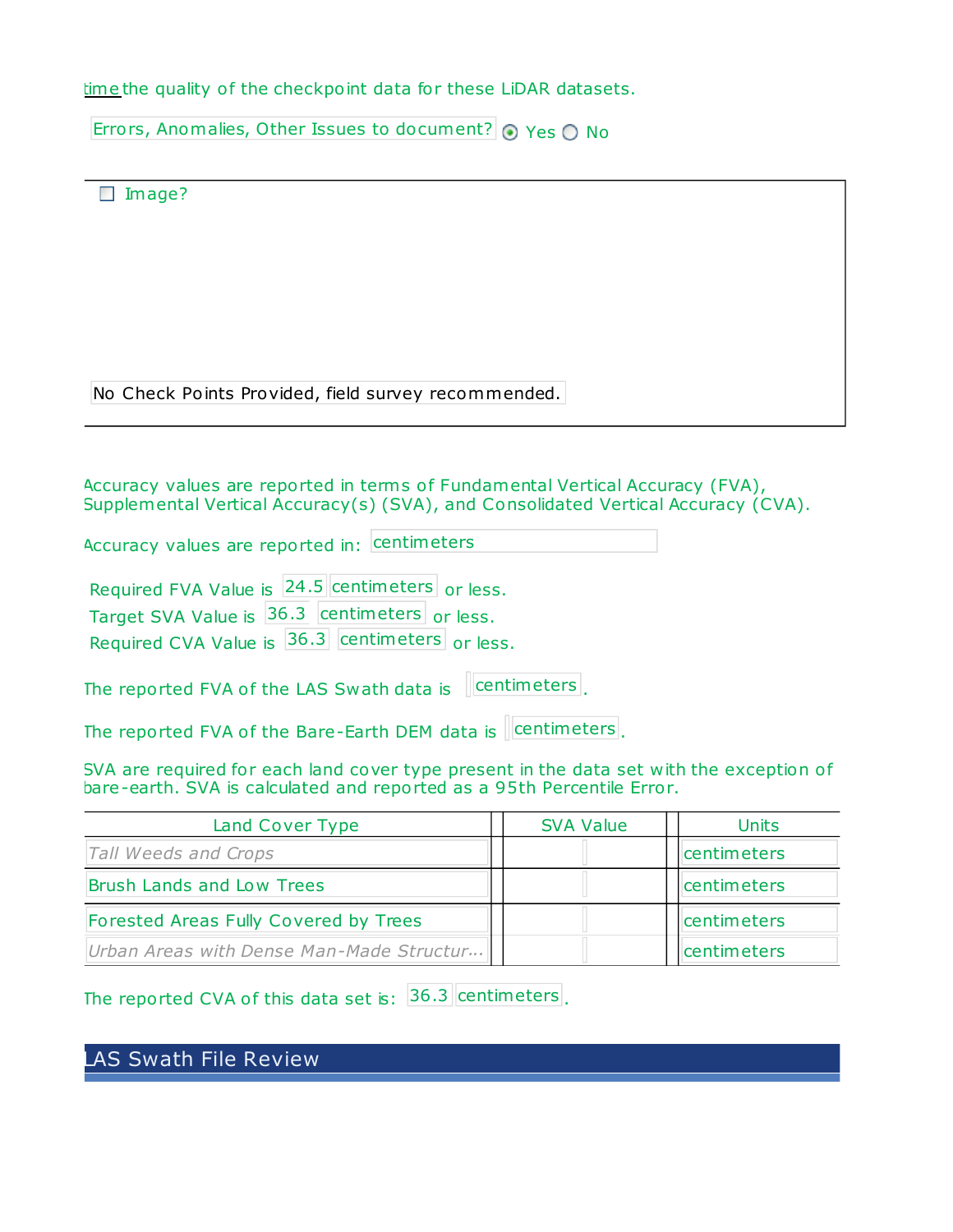LAS swath files or raw unclassified LiDAR data are reviewed to assess the quality control used by the data supplier during collection. Furthermore, LAS swath data are checked for po sitional accuracy. The data supplier should have calculated the Fundamental Vertical Accuracy using ground control checkpoints measured in clear open terrain. The following was determined for LAS swath data for this pro ject:

LAS Version  $\odot$  LAS 1.2  $\odot$  LAS 1.3  $\odot$  LAS 1.4

Swath File Characteristics  $\triangleright$  Separate folder for LAS swath files  $\Box$  Each swath files  $\leq$  2GB  $\Box$  \* If specified, \*.wdp files for full waveform have been provided

The reported FVA of the LAS swath data is  $\sqrt{\frac{1}{1-\epsilon}}$  centimeters.

Based on this review, the USGS accepts the LAS swath file data.

Errors, Anomalies, Other Issues to document?  $\bigcirc$  Yes  $\bigcirc$  No

□Image?

Flightline bit not set

□Image?

Spatial Reference not defined in files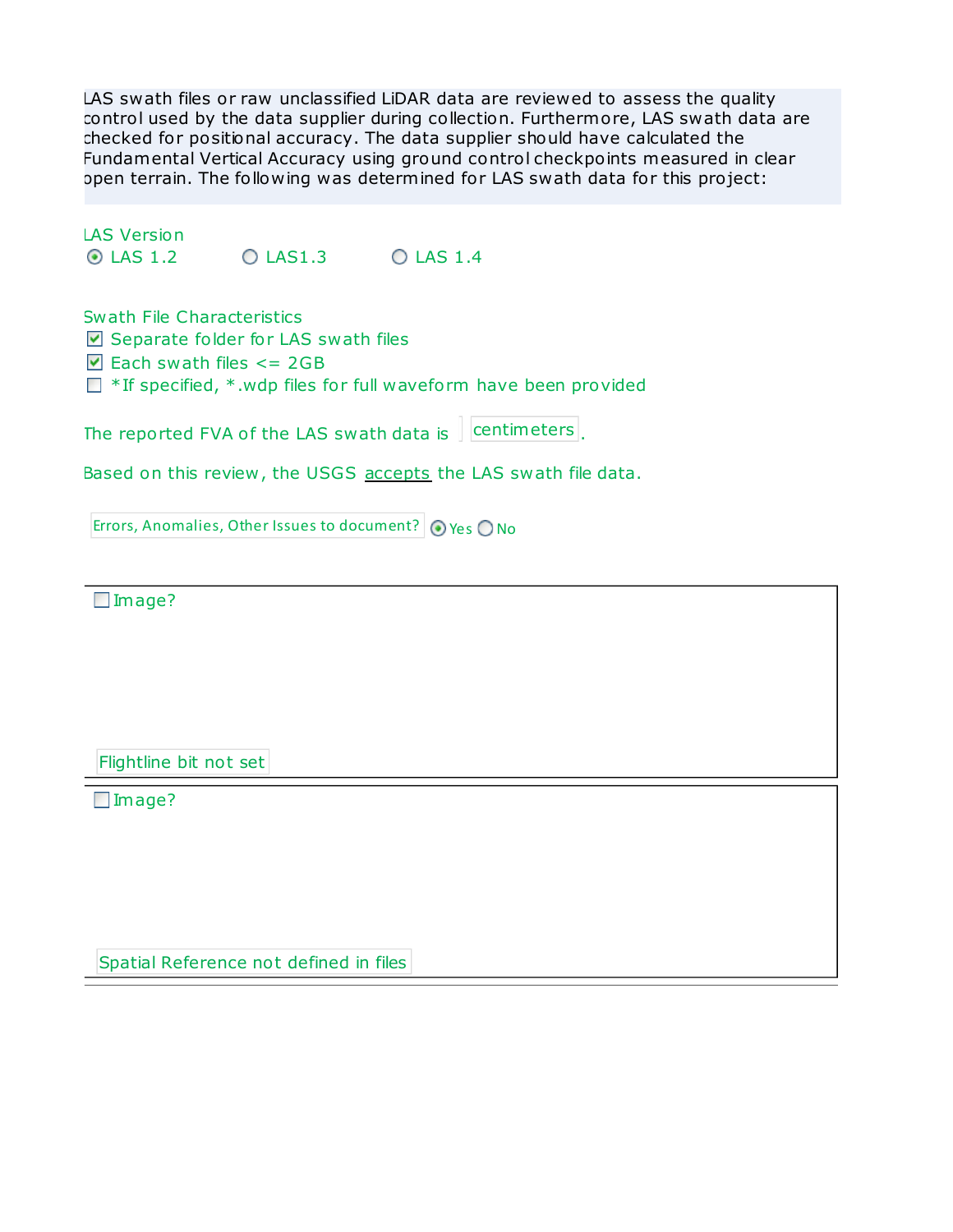Total Field of View for Swath Data is 60 degs. USGS V13 states that "Total FOV should not exceed 40deg  $(+/- 20$  deg from nadir) and USGS quality assurance on collection performed using scan angles wider than 34 deg will be particularly rigorous in the edge of swath areas. It is noted that a Reigl prism sensor was used.

□Image?

Points not classified to class zero, but sit on classes 2, 4, and 5.

□Image?

USGS accepts all Point Cloud Data "as is" for ingestion into the CLICK, though the errors noted should be corrected wherever possible.

### LAS Tile File Review

Classified LAS tile files are used to build digital terrain models using the points classified as ground. Therefore, it is important that the classified LAS are of sufficient quality to ensure that the derivative product accurately represents the landscape that was measured. The following was determined for classified LAS files for this pro ject:

Classified LAS Tile File Characteristics

- $\nabla$  Separate folder for Classified LAS tile files
- **Classified LAS tile files conform to Project Tiling Scheme**
- $\blacksquare$  Quantity of Classified LAS tile files conforms to Project Tiling Scheme
- $\triangledown$  Classified LAS tile files do not overlap
- $\nabla$  Classified LAS tile files are uniform in size
- □ Classified LAS tile files have no points classified as '12'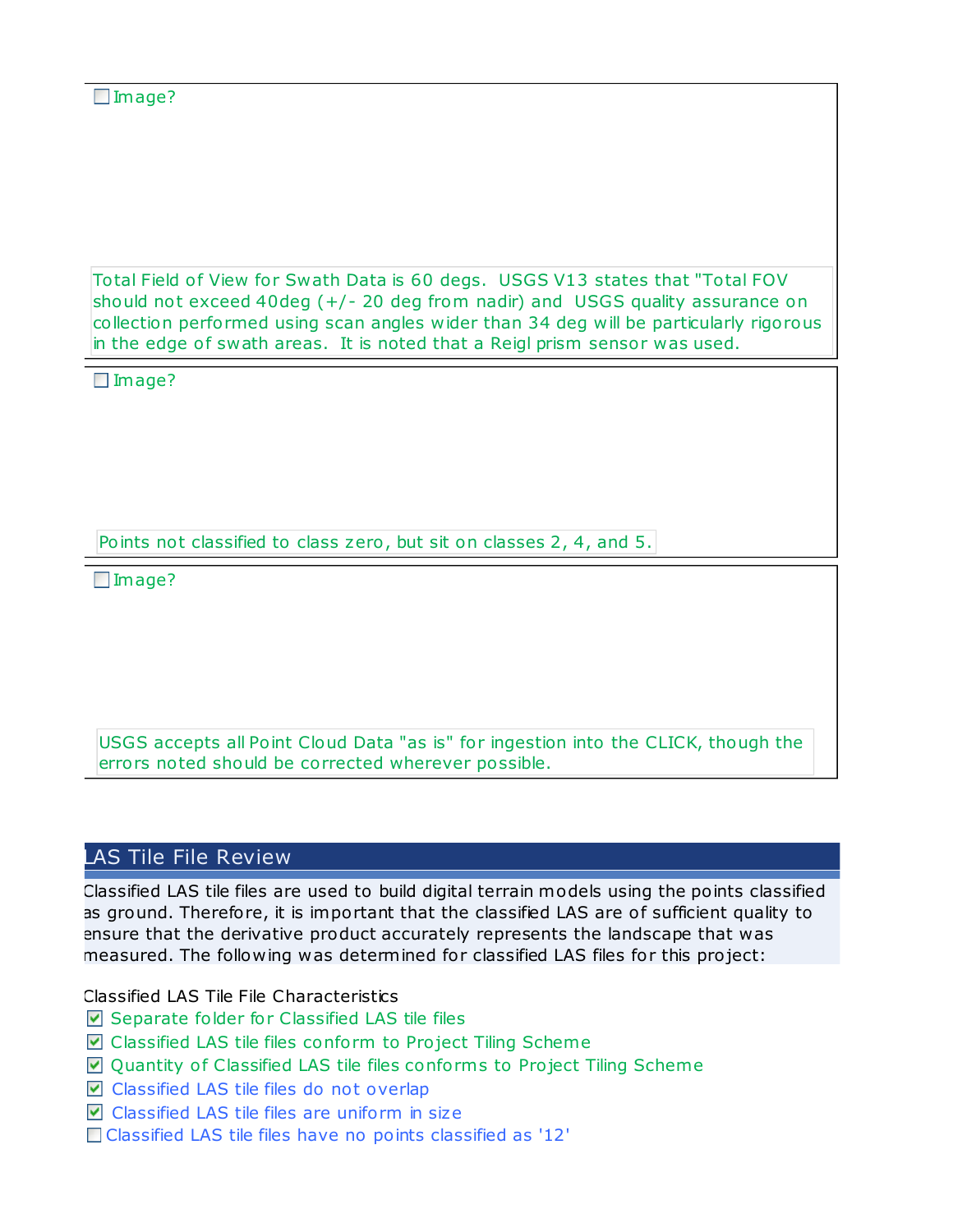#### $\nabla$  Point classifications are limited to the standard values listed below:

| Code         | <b>Description</b>                                                         |
|--------------|----------------------------------------------------------------------------|
|              | Processed, but unclassified                                                |
| <sup>2</sup> | Bare-earth ground                                                          |
|              | Noise (low or high, manually identified, if needed)                        |
| 9            | Water                                                                      |
| 10           | (Ignored ground (breakline proximity)                                      |
| 11           | Withheld (if the "Withheld" bit is not implemented in processing software) |

### $\sqrt{2}$  Buy up?

Additional classifications in this data set.

- $\overline{9}$  3 Tall weeds and crops (low vegetation)
- 4 Brush lands and low trees (medium vegetation)
- $\triangledown$  5 Forested areas fully covered by trees
- $\triangledown$  6 Urban area with dense man-made structures

Based on this review , the USGS accepts the classified LAS tile file data.

Errors, Anomalies, Other Issues to document?  $\odot$  Yes ONo

Image?

Spatial Reference not defined in files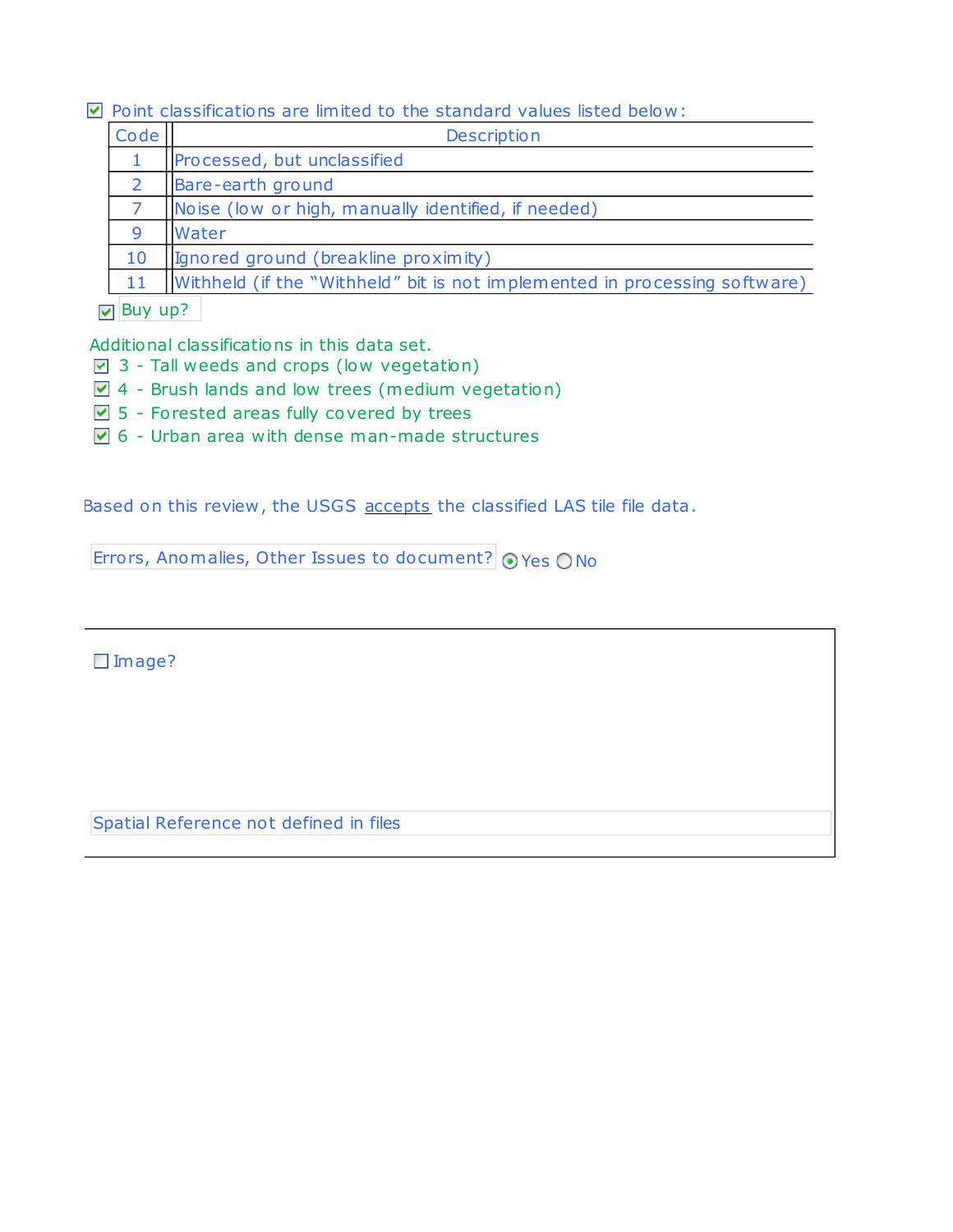### Image?

POINTS LOCATED ON CLASS 12! This is typically a red flag and automatic rejection for GPSC and ARRA funded USGS contracts due to the fact that many vendors use the class as overlap instead of overage. The class has been used "correctly" in this dataset; however, the USGS maintains that the best practice is to classify ALL points into the appropriate landcover class and then flag the overage points with the withheld or similar bit in the LAS file, with NO points classified on class 12.

□Image?

No Points Lo cated on class 9. Some Waterbodies were identified in the dataset. As this is donated data for the USGS, the classification of waterbodies is not required; however, the USGS prefers all waterbodies to be classified to class 9 and tho se approximately greater than 2 acres to be flattened in the DEMs.

□Image?

USGS accepts all Point Cloud Data "as is" for ingestion into the CLICK; however it should be noted that some reclassification work will be required to create acceptable DEM's for ingestion into the NED (see DEM review section).

### Breakline File Review

Breaklines are vector feature classes that are used to hydro -flatten the bare earth Digital Elevation Models.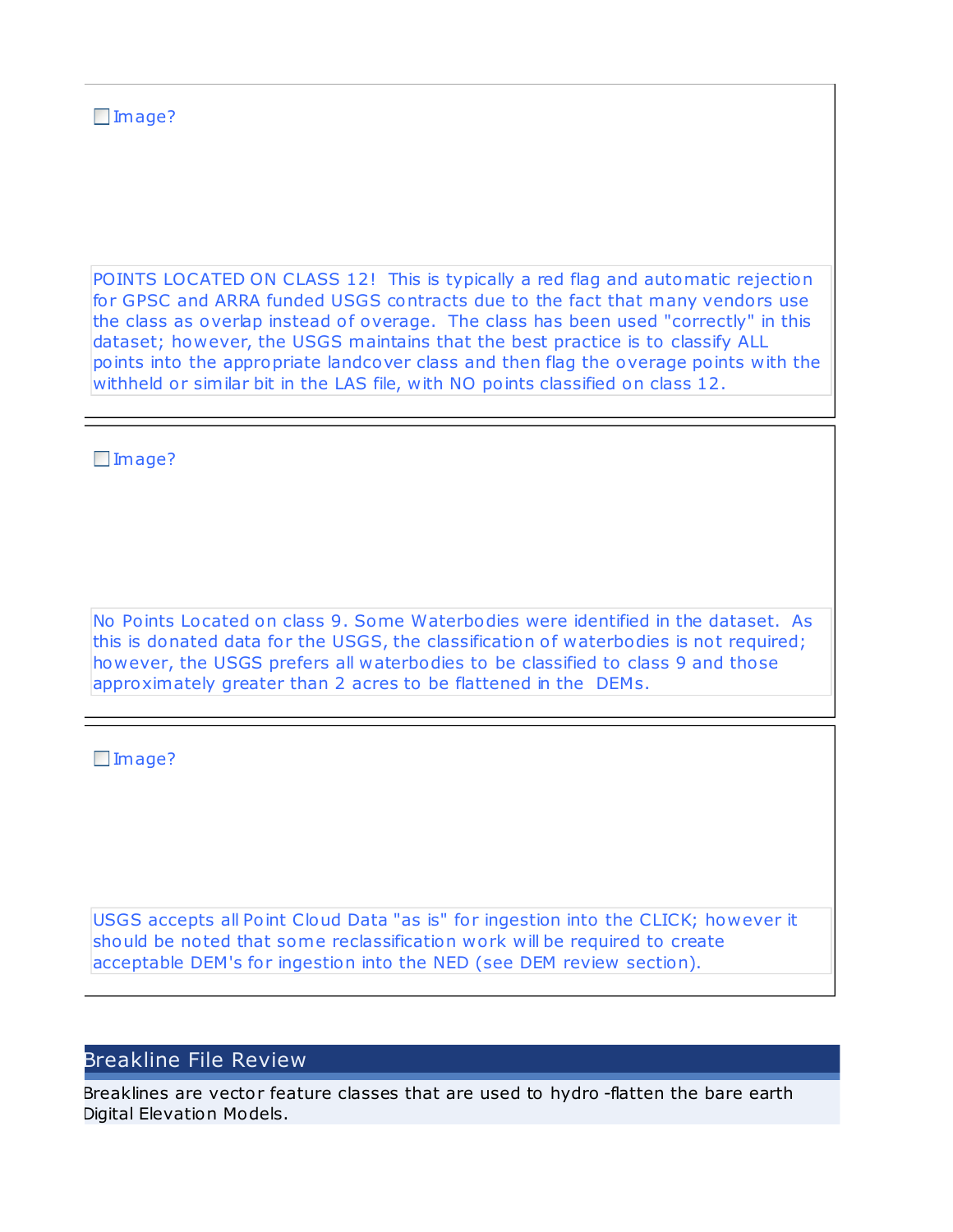Breakline File Characteristics

- $\Box$  Separate folder for breakline files
- □ All breaklines captured as PolylineZ or PolygonZ features
- □ No missing or misplaced breaklines

Based on this review, the USGS does not accept at this time the breakline files.

Errors, Anomalies, Other Issues to document?  $\odot$  Yes  $\odot$  No

□Image for error?

No Breakline Files. Breaklines were not required in Initial Contract, though USGS would prefer all waterbodies greater than 2 acres to be leveled in DEM's, especially if DEM's are to be migrated into the 1/3 arc second NED for any donated data.

### Bare-Earth DEM Tile File Review

The derived bare-earth DEM file receives a review of the vertical accuracies provided by the data supplier, vertical accuracies calculated by USGS using supplied and independent checkpoints, and a manual check of the appearance of the DEM layer.

Bare-Earth DEM files provided in the following format: ESRI ArcInfo ASCii Grid

Bare-Earth DEM Tile File Characteristics

- $\nabla$  Separate folder for bare-earth DEM files
- **■** DEM files conform to Project Tiling Scheme
- $\Box$  Quantity of DEM files conforms to Project Tiling Scheme
- $\nabla$  DEM files do not overlap
- $\nabla$  DEM files are uniform in size
- $\Box$  DEM files properly edge match
- $\Box$  Independent check points are well distributed

All accuracy values reported in . centimeters

**Reported Accuracies**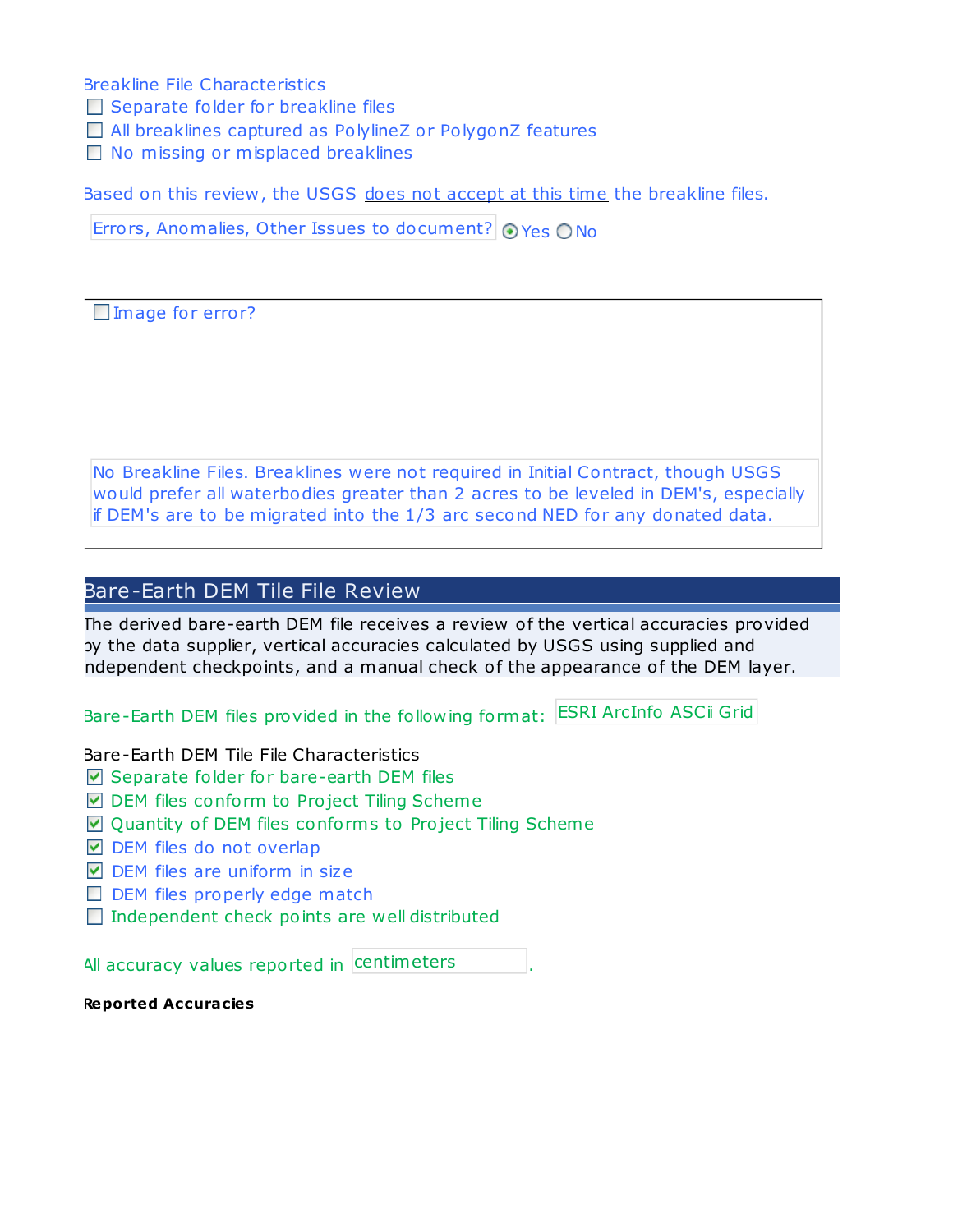| Land Cover Category                             | $#$ of<br><b>Points</b> | Fundamental<br><b>Vertical Accuracy</b><br>@95%<br>Confidence<br>Interval<br>(Accuracy <sub>7</sub> )<br>Required $FVA =$<br>24.5<br>or less. | Supplemental<br><b>Vertical Accuracy</b><br>@95th Percentile<br>Error<br>Target $SVA =$<br>36.3 or less. | Consolidated<br>Vertical<br>Accuracy @95th<br>Percentile Error<br>Required $CVA =$<br>36.3 or less. |
|-------------------------------------------------|-------------------------|-----------------------------------------------------------------------------------------------------------------------------------------------|----------------------------------------------------------------------------------------------------------|-----------------------------------------------------------------------------------------------------|
| <b>Open Terrain</b>                             | 20                      |                                                                                                                                               |                                                                                                          |                                                                                                     |
| Tall Weeds and Crops                            |                         |                                                                                                                                               |                                                                                                          |                                                                                                     |
| Brush Lands and Low<br><b>Trees</b>             |                         |                                                                                                                                               |                                                                                                          |                                                                                                     |
| <b>Forested Areas Fully</b><br>Covered by Trees |                         |                                                                                                                                               |                                                                                                          |                                                                                                     |
| Urban Areas with Dense<br>Man-Made Structures   |                         |                                                                                                                                               |                                                                                                          |                                                                                                     |
| Consolidated                                    | 20                      |                                                                                                                                               |                                                                                                          | 36.3                                                                                                |

QA performed Accuracy Calculations?

Based on this review, the USGS does not recommend the bare-earth DEM files for inclusion in the 1/3 Arc -Second National Elevation Dataset.

Based on this review, the USGS does not accept at this time the bare-earth DEM files.

Bare-Earth DEM Anomalies, Errors, Other Issues

Errors, Anomalies, Other Issues to document?  $\odot$  Yes  $\odot$  No

Image?

Spatial Reference is not defined in the DEM tiles.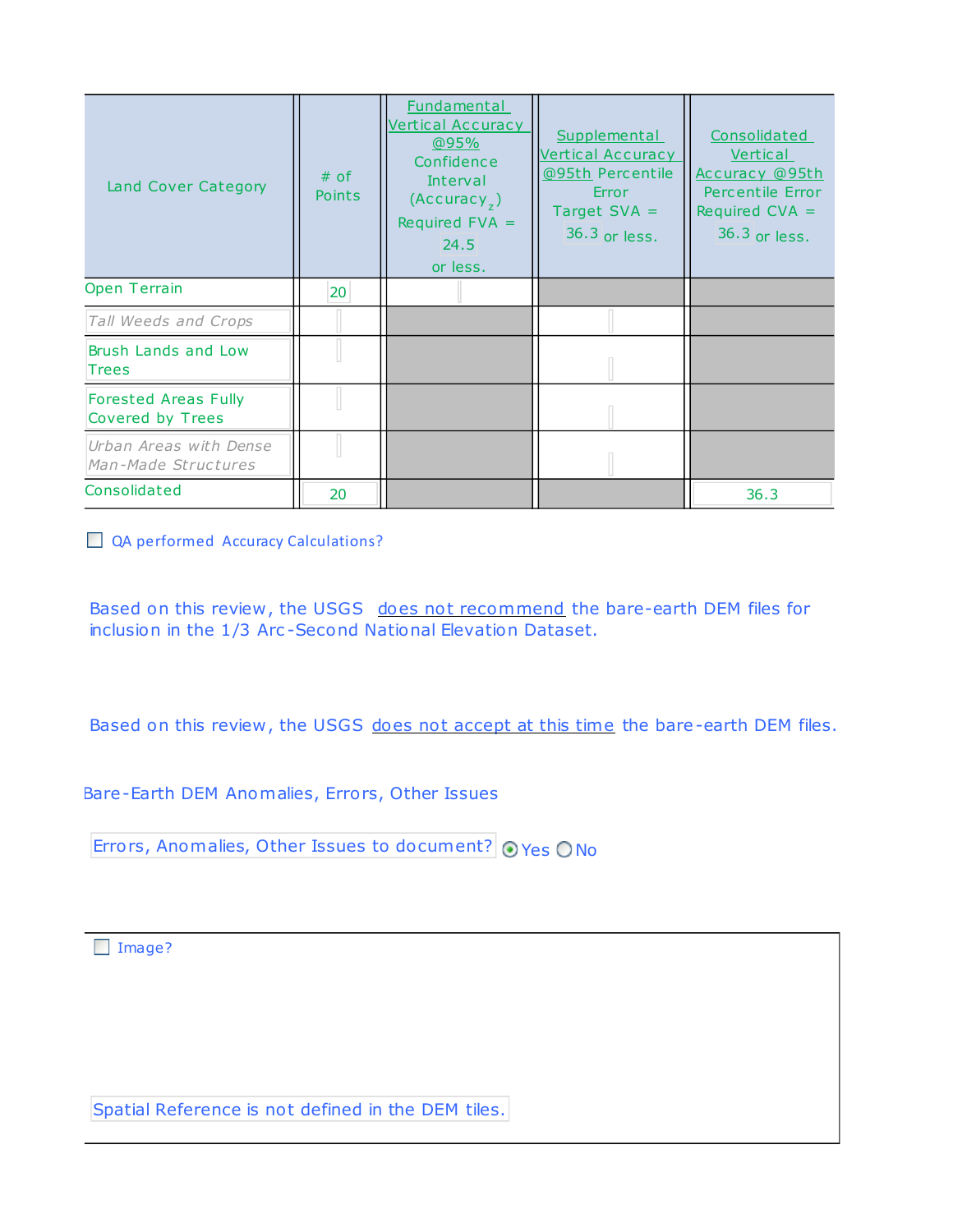| ⊻<br>Image? |    |    |    |    |    |    |    |    |            |
|-------------|----|----|----|----|----|----|----|----|------------|
|             |    |    |    |    |    |    |    |    |            |
| 03<br>04    | 07 | 08 | 13 | 25 | 33 | 42 | 49 |    |            |
| 01<br>02    | 06 | 05 | 16 | 26 | 34 | 41 | 48 | 59 |            |
| 原情有         | 10 | 09 | 19 | 30 | 36 | 44 | 52 | 58 |            |
|             | 12 | 11 | 23 | 29 | 38 | 45 | 54 |    |            |
|             | 14 | 15 | 24 | 32 | 39 | 46 | 55 |    | $\Delta x$ |
|             | 17 | 18 | 27 | 35 | 40 | 47 | 57 |    |            |
|             | 21 | 20 | 28 | 37 | 43 | 51 | 56 |    |            |
|             |    | 22 | 31 |    | 50 | 53 |    |    |            |
|             |    |    |    |    |    |    |    |    |            |

The Tiling Graphic in the Project Report does not match the tile shapefile or DEM layout. Moreover, the tile Layout in this graphic is random instead of following a consistent geographic layout and naming convention, fortunately the DEMs do not follow this graphic.

□ Image?

DEM Tiles are in ArcINFO ASCII Format. 32 bit floating point Erdas Imagine IMG followed by Binary ARC GRID is the USGS Preferred format(s).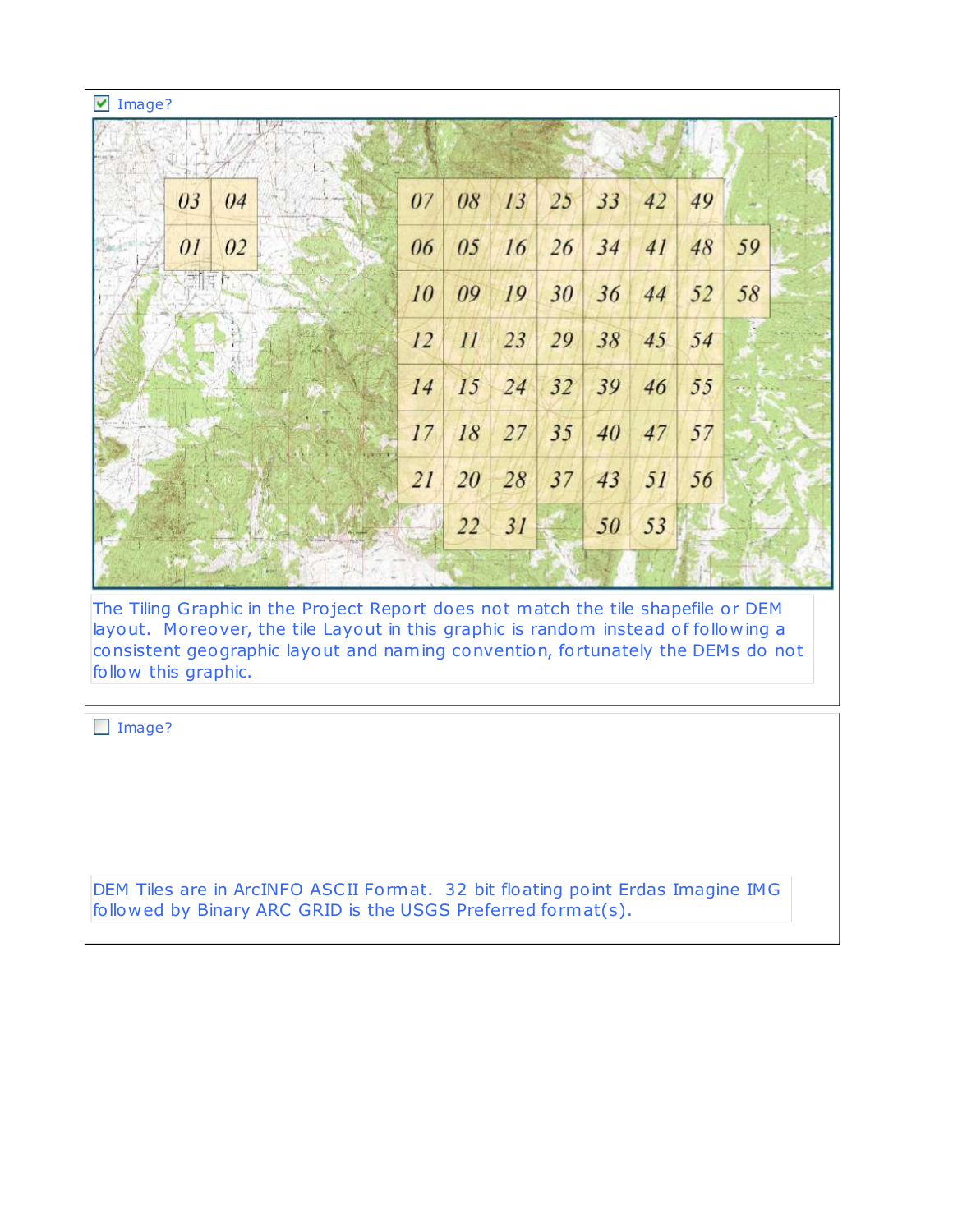

Tinning Edges Evident around concave edges of DEM tile's. These can be removed when mosacing or by cropping with the use of a project boundary polygon. The provided project boundary polygon will remove some of these edge tinning artificats, but not all as the boundary does not properly eliminate all areas. Areas that should be fixable are denoted as "Edge Tinning", while other areas are marked as "Edge Tinning Special" in the DEM error Tags Shapefile. USGS generated a new pro ject boundary from the classified point cloud using only the Bare Earth points as input. This file, "Classified\_Boundary.shp", is provided in the USGS Report Folder and can be used to crop out most of these tinning effects in the data, though some Tinned areas are still within the boundary; for this reason, A best practice is to fly the Lidar with a buffer in excess what the DEM's will ultimately be clipped to , making it east to delineate an interior pro ject boundary that will likely have adequate point coverage.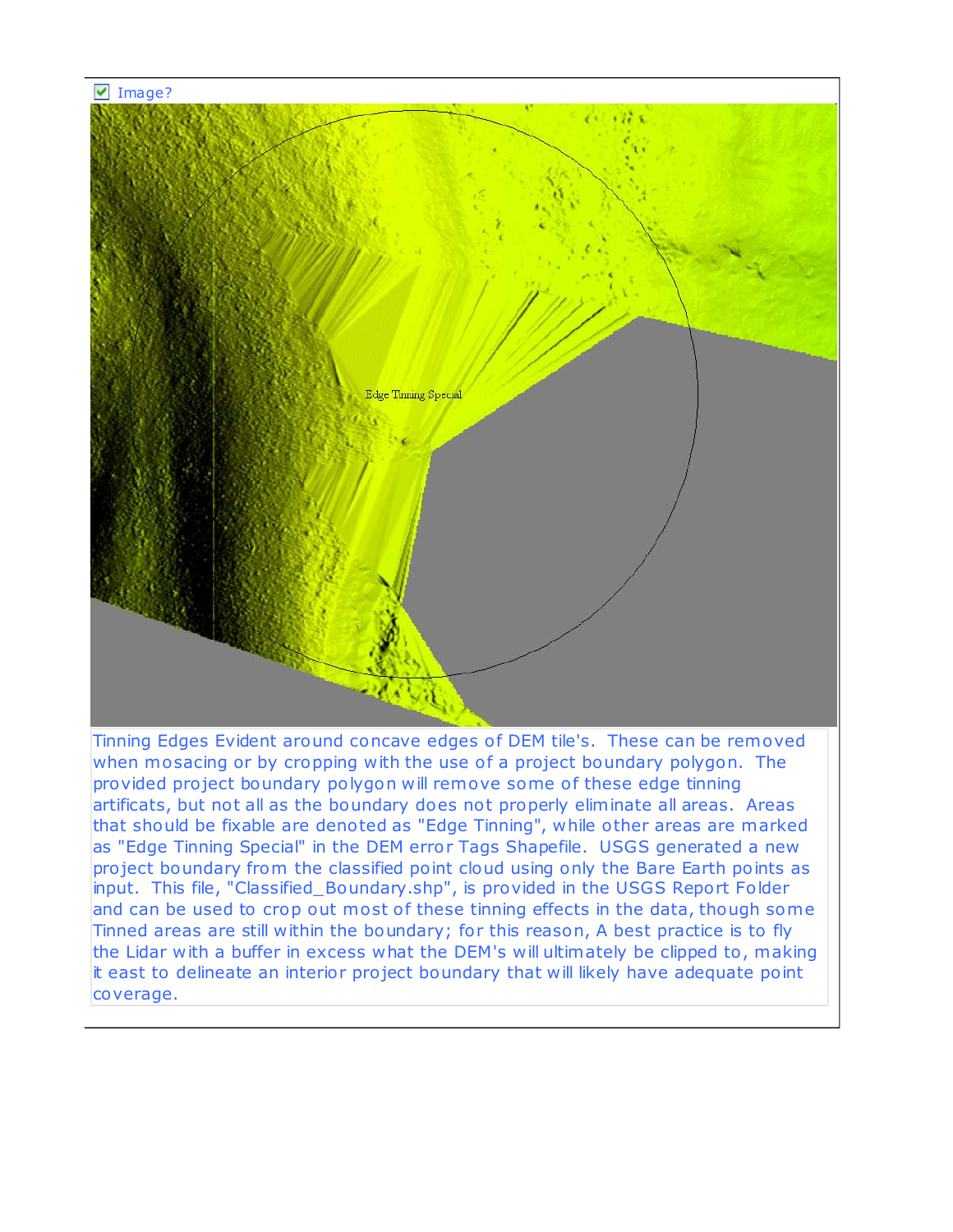#### $\n **Image?**\n$



Too Much "Noise" in parts of the DEM, suggesting classification of bare earth in the point cloud was not rigorous enough, chiefly in the North West portion of the dataset. Some of the noise is grossly high. Such errors have been tagged Noise in the DEM error tags shapefile. This issue ABSOUTLY MUST BE FIXED OR THE DEMs WILL NOT BE ACCEPTED. See JPEG screen captures for more depictions of this "noise" problem .

▼ Image?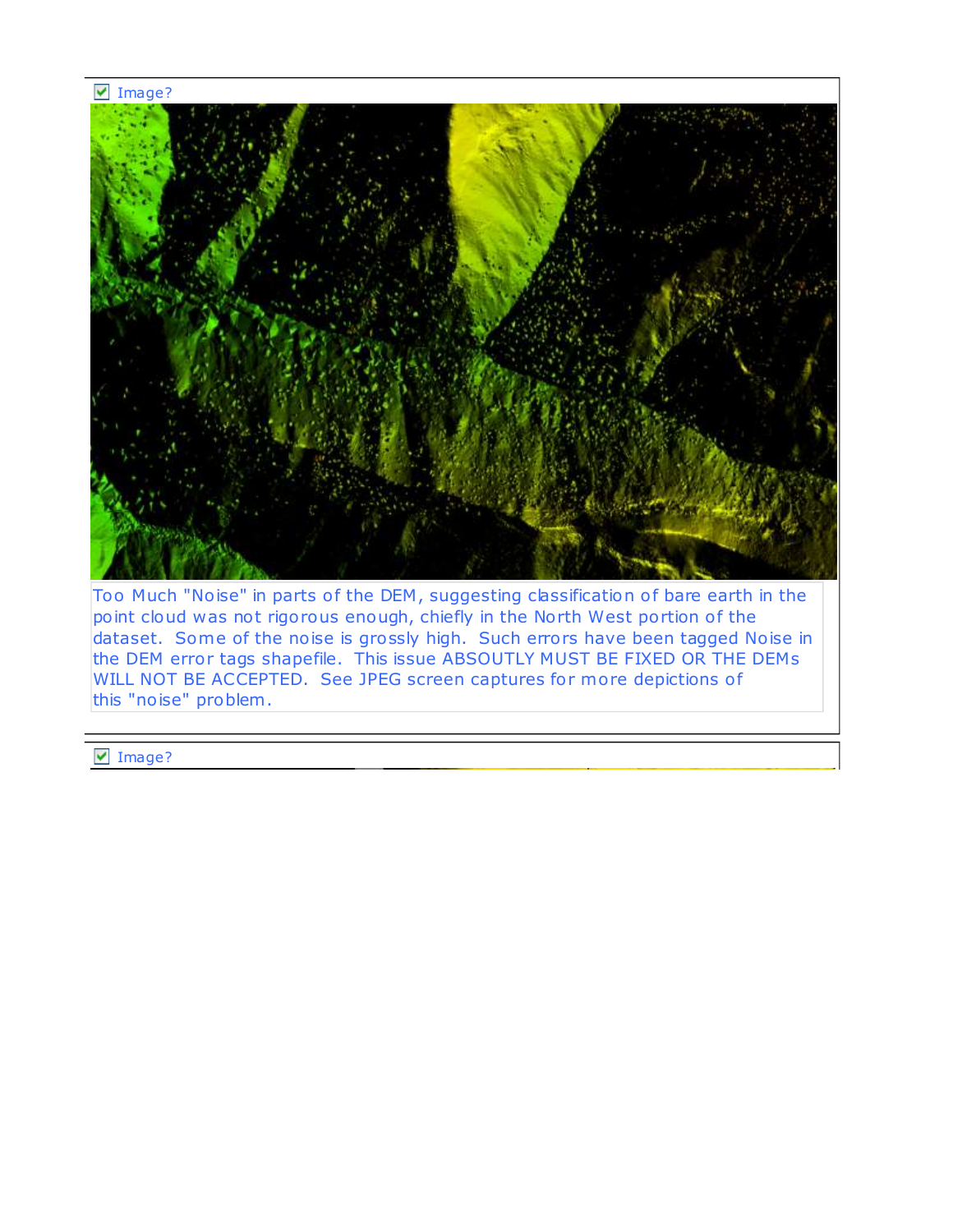

Two Large Data Voids were Located. These appear due to Tinning where no point coverage was available. Clipping or mosaicing with appropriate pro ject boundary would likely correct the issue. The Tinning surrounding the Data Voids is also not acceptable.